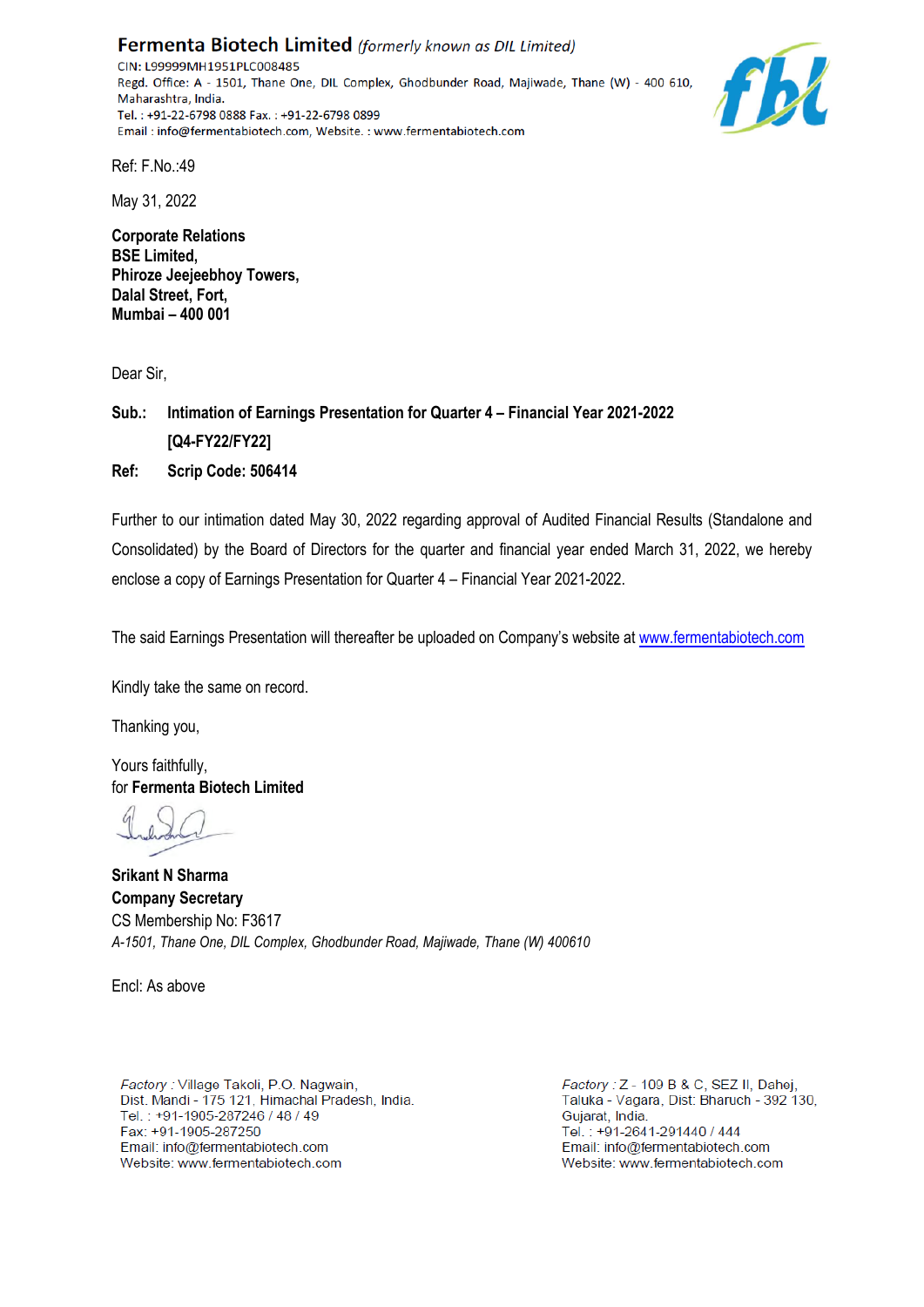# fbl

#### **FERMENTA BIOTECH LIMITED**

Earnings Presentation | Q4-FY22/FY22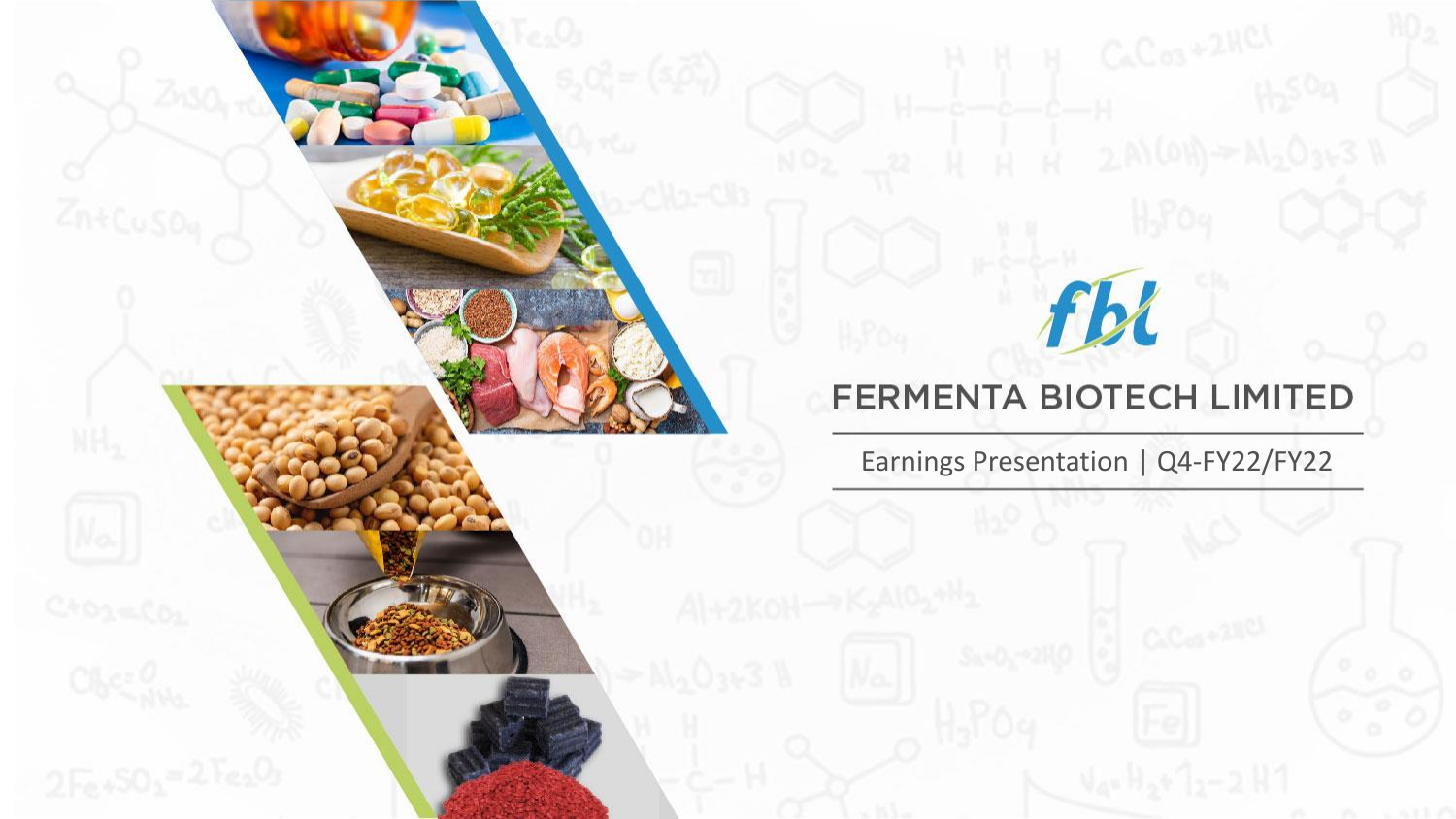





Only manufacturer of Vitamin D3 in India





Global Presence in 60+ countries



Proprietary technology to manufacture Vitamin D3



55 Years of Vitamin D3 manufacturing experience



2 Manufacturing Plants registered with US-FDA (FFRN)

DSIR approved R&D facility



12 new patents filed



Big 4 statutory auditor: Deloitte



O<br>1 Ö. Ö

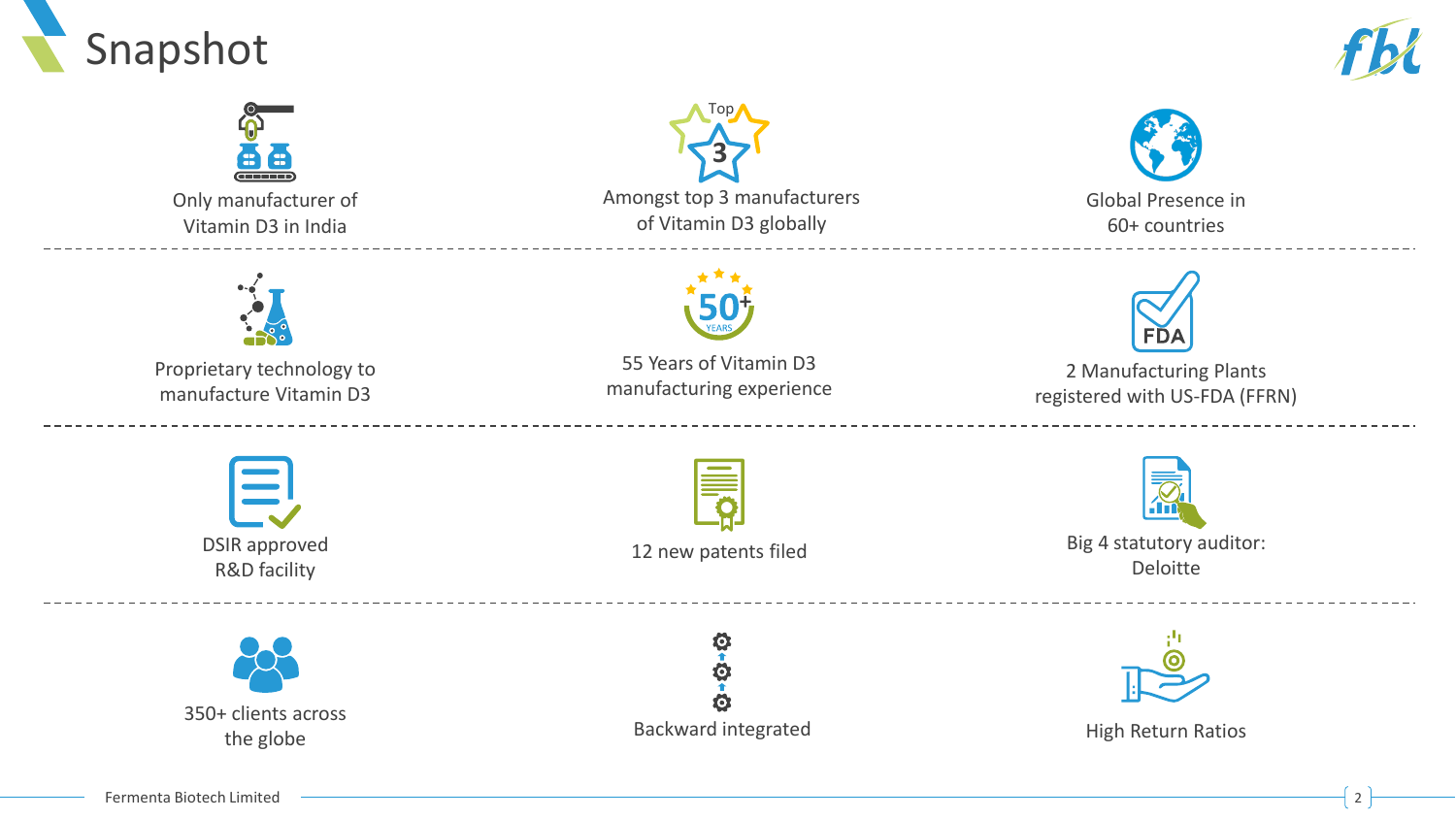# Company Overview

- Fermenta Biotech Limited (FBL) (Erstwhile DIL Ltd.) incorporated in 1951 by Dr. DVK Raju, is engaged in development and manufacturing of pharmaceuticals, biotechnology and environmental solutions used across various industries.
- On September 26, 2019, NCLT approved amalgamation of DIL & FBL which consolidated FBL's leadership capabilities backed by DIL's large asset base.
- With a rich history of seven decades FBL has evolved as a key global player in manufacturing of Vitamin D3 in all its formats and has a non-China dependent supply chain.
- FBL manufactures a range of Vitamin D3 variants having an optimal mix between human and animal feed products which have applications across multiple sectors like:

| 1. Pharmaceuticals                     | 4. Animal feed  |
|----------------------------------------|-----------------|
| 2. Dietary and nutritional supplements | 5. Veterinary   |
| 3. Food and beverage fortification     | 6. Rodenticides |

- The company is also involved in manufacturing of APIs for muscle relaxant and anti-flatulent applications.
- FBL delivers innovative enzymes used in manufacturing of active pharmaceutical ingredients and is involved in environmental solutions used for waste water treatment and management.
- The company also has legacy properties at Thane and Worli in Mumbai for which it realizes significant rental income.



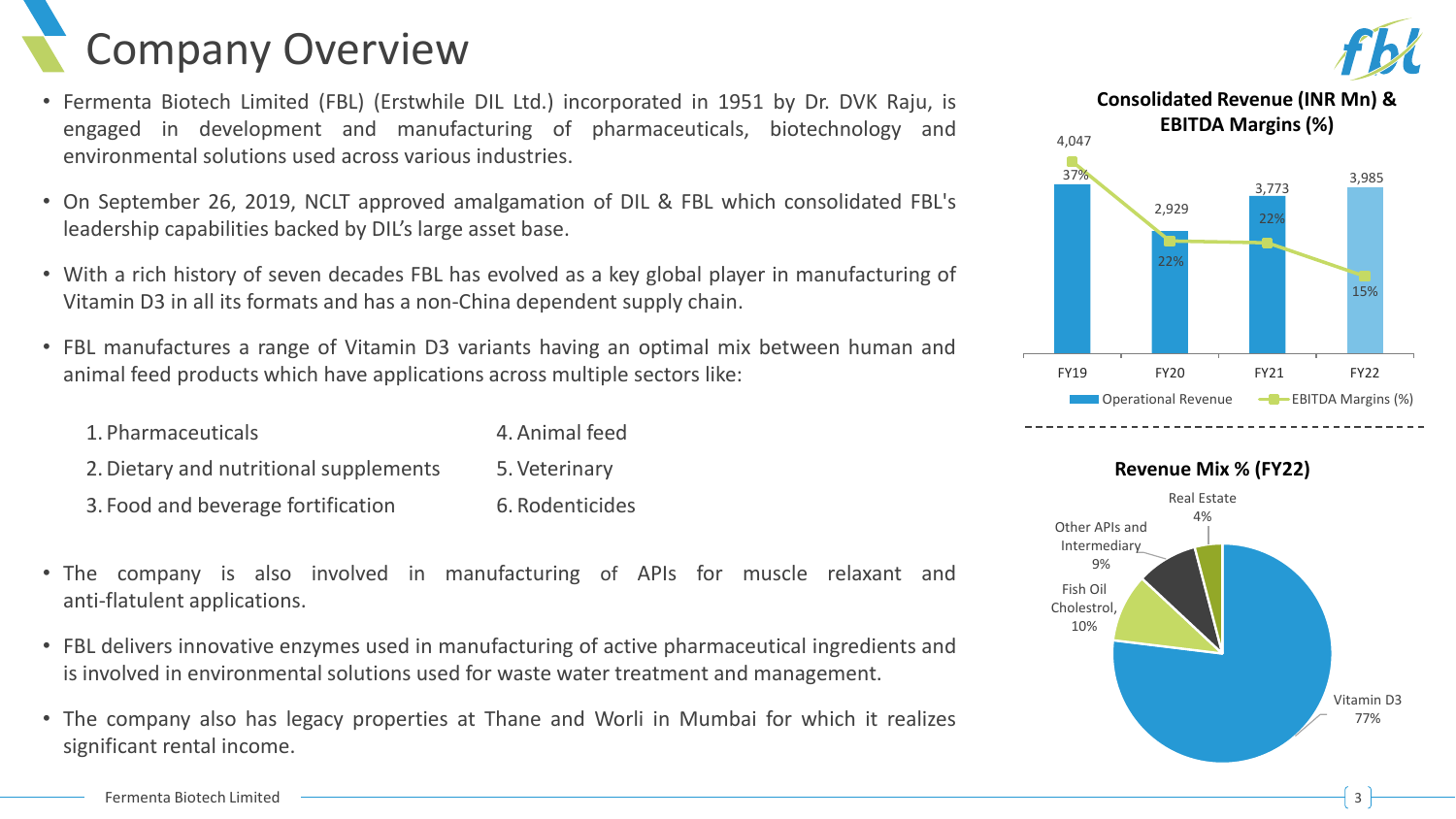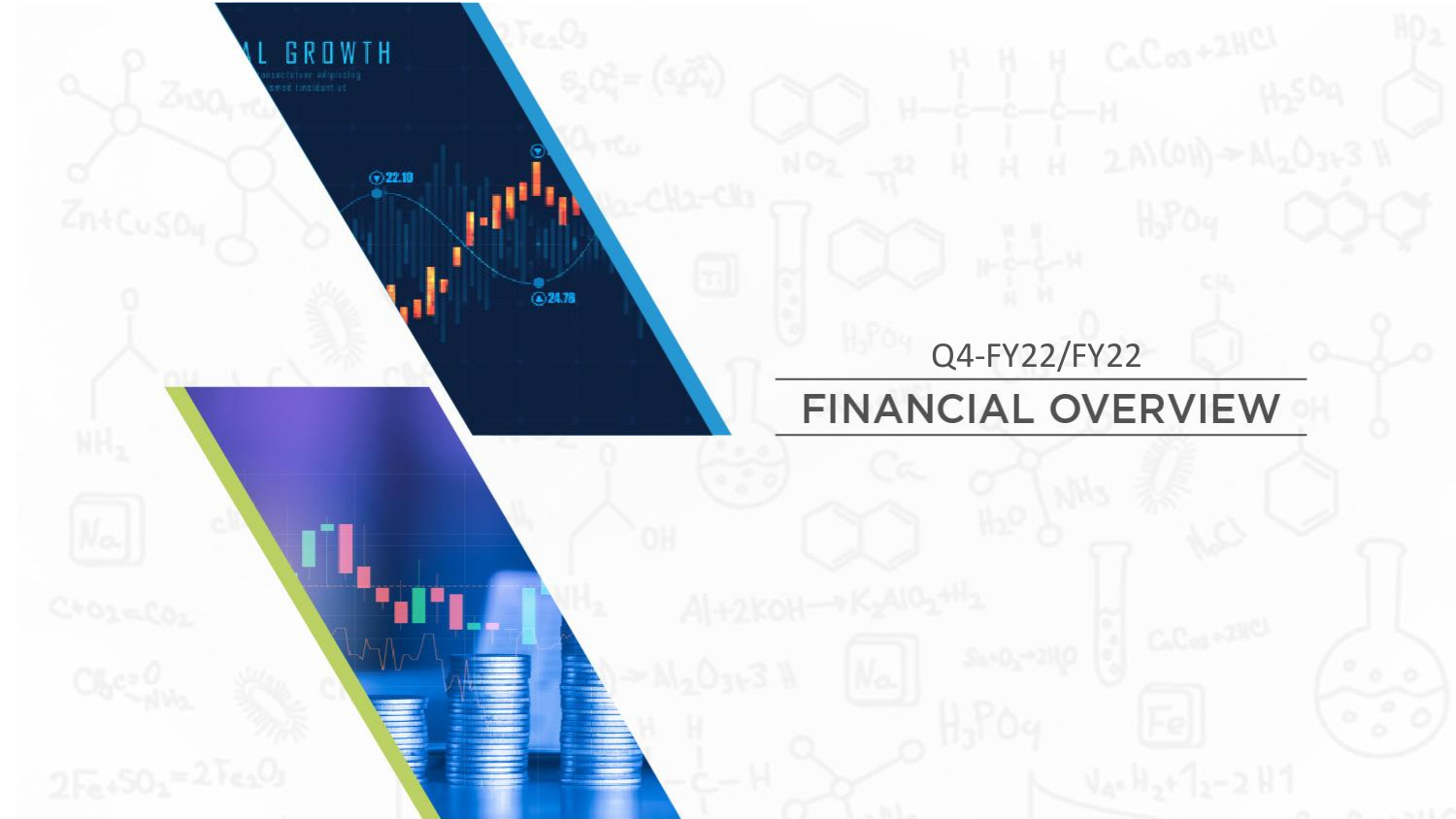# Q4-FY22/FY22 Financial Highlights



#### **Q4-FY22 Standalone Performance**

| <b>INR 947 Mn</b>  | <b>INR 186 Mn</b>         | 19.64 %                          |
|--------------------|---------------------------|----------------------------------|
| Operational Income | <b>Operational EBITDA</b> | <b>Operational EBITDA Margin</b> |
| <b>INR 91 Mn</b>   | 9.61%                     | <b>INR 3.14 /share</b>           |
| Net Profit         | PAT Margin                | <b>Diluted EPS</b>               |

#### **FY22 Standalone Performance**

| <b>INR 3,880 Mn</b> | <b>INR 760 Mn</b>         | 19.59 %                          |
|---------------------|---------------------------|----------------------------------|
| Operational Income  | <b>Operational EBITDA</b> | <b>Operational EBITDA Margin</b> |
| <b>INR 302 Mn</b>   | 7.78 %                    | <b>INR 10.43 /share</b>          |
| Net Profit          | PAT Margin                | <b>Diluted EPS</b>               |

#### **Q4-FY22 Consolidated Performance**

| <b>INR 962 Mn</b>  | <b>INR 177 Mn</b>         | 18.40 %                          |
|--------------------|---------------------------|----------------------------------|
| Operational Income | <b>Operational EBITDA</b> | <b>Operational EBITDA Margin</b> |
| <b>INR 77 Mn</b>   | 8.00 %                    | <b>INR 2.66 /share</b>           |
| Net Profit         | PAT Margin                | <b>Diluted EPS</b>               |

#### **FY22 Consolidated Performance**

| <b>INR 3,985 Mn</b> | <b>INR 614 Mn</b>         | 15.41 %                          |
|---------------------|---------------------------|----------------------------------|
| Operational Income  | <b>Operational EBITDA</b> | <b>Operational EBITDA Margin</b> |
| <b>INR 154 Mn</b>   | 3.74%                     | <b>INR 5.33 /share</b>           |
| Net Profit          | PAT Margin                | <b>Diluted EPS</b>               |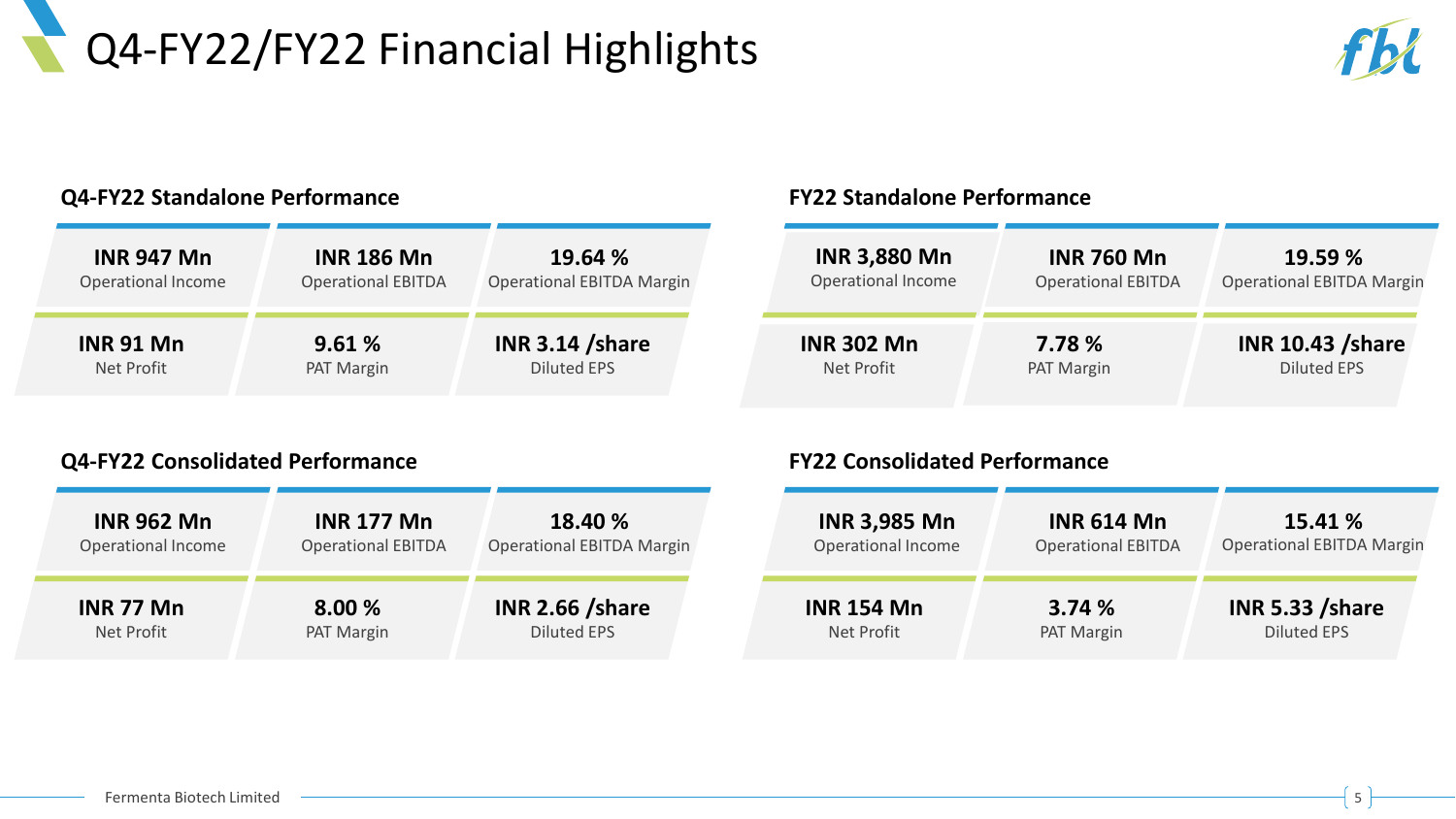# Q4-FY22 Operational Highlights



- Volumes of Human Vitamin D3 in Q4-FY22 increased by 15% over Q3-FY22 and increased by 7% in FY22 over FY21.
- Volumes of Animal Feed in Q4-FY22 increased by 64% over Q3-FY22, but decreaed by 49% in FY22 over FY21. The average prices were also lower by 13% in FY22 over FY21.
- The benefit of Sec 10 (AA) under the Income Tax Act for SEZ unit ceases to exist w.e.f. FY 22 hence Net Profit for the quarter and year is not comparable against the previous year same period.
- The board of directors have proposed a dividend of 25% (Rs 1.25 per share) for the financial year ended 2021-22 subject to the approval of shareholders..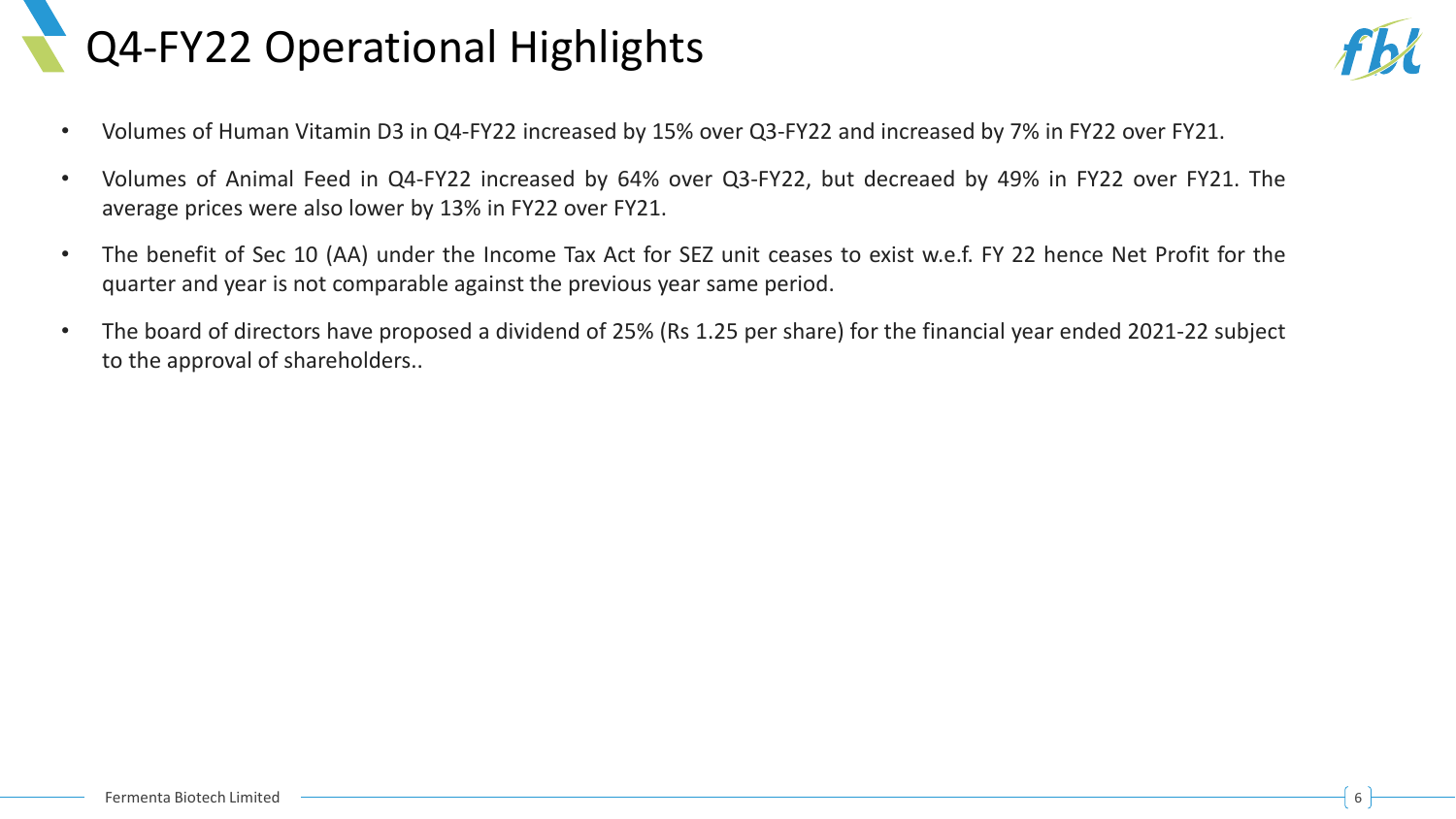### Vitamin D3 500 Animal Feed Price Trend



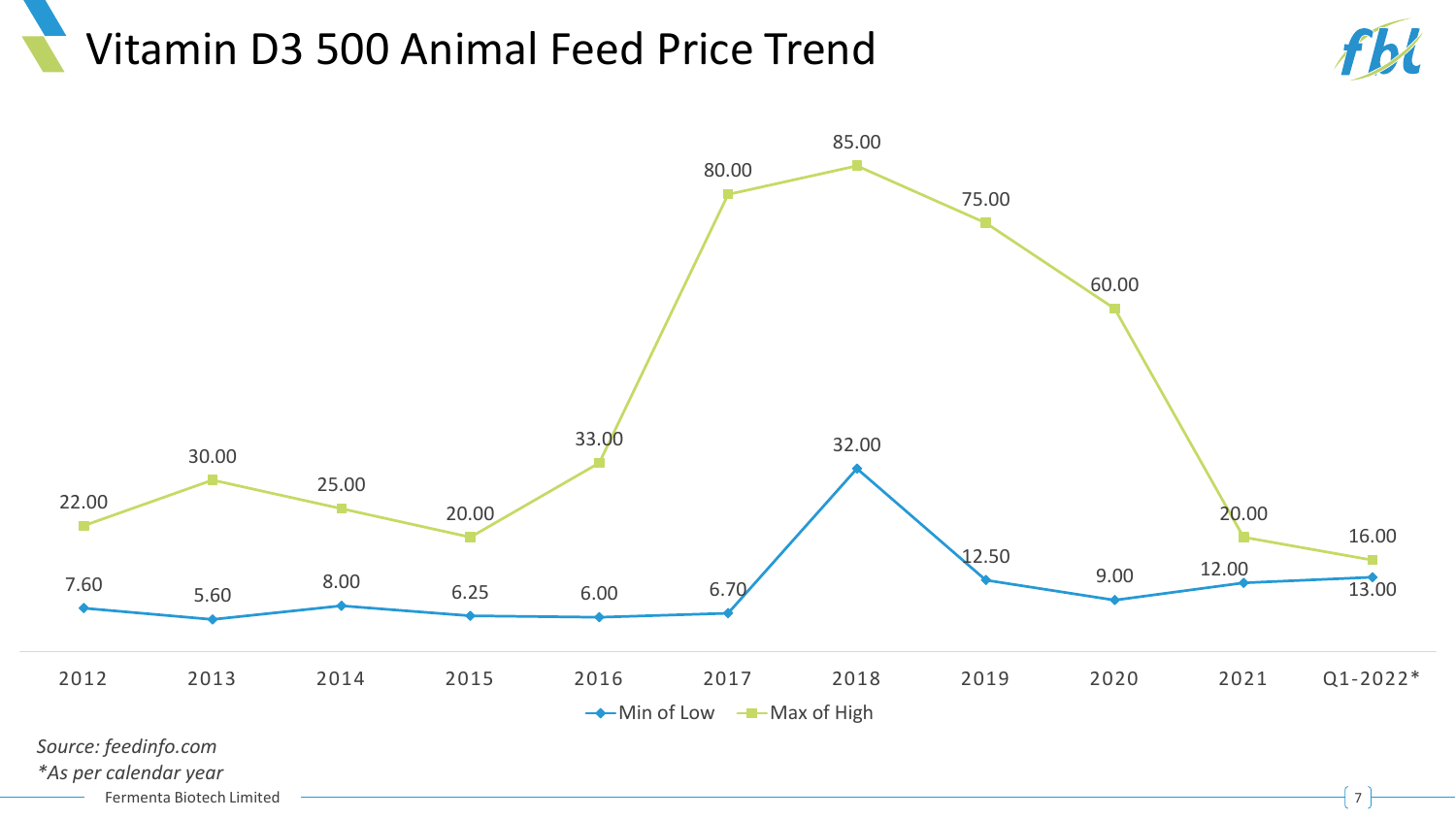#### Standalone Quarterly Financial Performance



| <b>PARTICULARS (INR Mn)</b>          | <b>Q4-FY22</b> | <b>Q4-FY21</b> | $Y$ -O-Y    | <b>Q3-FY22</b> | $Q-O-Q$        |
|--------------------------------------|----------------|----------------|-------------|----------------|----------------|
| <b>Operational Revenue</b>           | 947            | 909            | 4.2%        | 854            | 10.9%          |
| <b>Total Expenses</b>                | 761            | 729            | 4.4%        | 731            | 4.1%           |
| <b>Operational EBITDA</b>            | 186            | 180            | 3.3%        | 123            | 51.2%          |
| <b>Operational EBITDA Margin (%)</b> | 19.64%         | 19.80%         | $(16)$ Bps  | 14.40%         | <b>524 Bps</b> |
| Other Income                         | 29             | 37             | $(21.6)\%$  | 11             | <b>NA</b>      |
| Depreciation                         | 60             | 59             | 1.7%        | 62             | $(3.2)\%$      |
| <b>Finance Cost</b>                  | 45             | 50             | $(10.0)\%$  | 41             | 9.8%           |
| <b>PBT</b>                           | 110            | 108            | 1.9%        | 31             | <b>NA</b>      |
| Tax                                  | 19             | 12             | 58.3%       | 13             | 46.2%          |
| <b>PAT</b>                           | 91             | 97             | (6.2)%      | 18             | <b>NA</b>      |
| <b>PAT Margins (%)</b>               | 9.61%          | 10.67%         | $(106)$ Bps | 2.11%          | <b>750 Bps</b> |
| Other Comprehensive Income           | (3)            | (1)            | <b>NA</b>   |                | <b>NA</b>      |
| <b>Total Comprehensive Income</b>    | 88             | 96             | $(8.3)$ %   | 18             | <b>NA</b>      |
| Diluted EPS (INR)                    | 3.14           | 3.35           | (6.3)%      | 0.63           | <b>NA</b>      |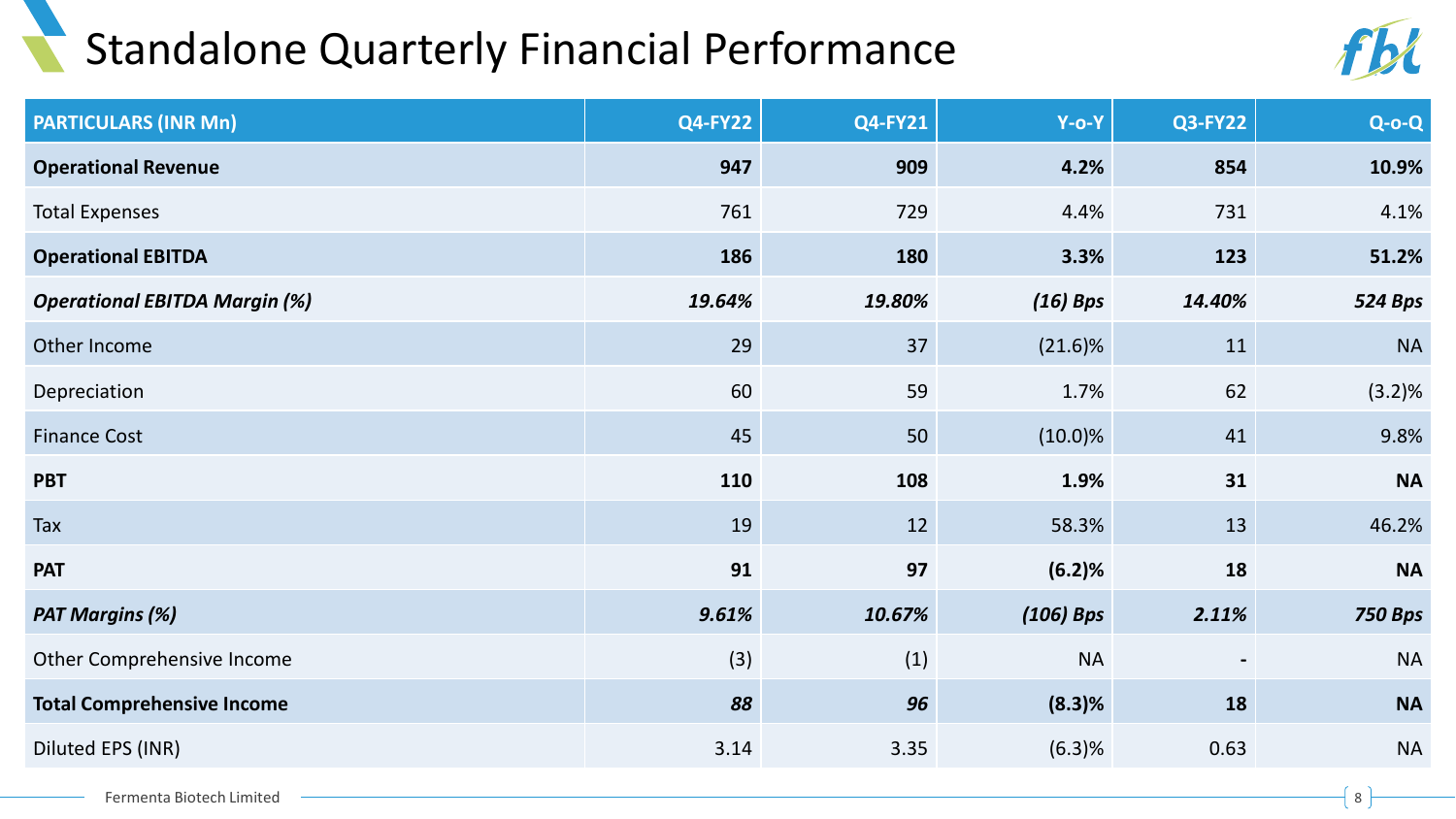# Annual Standalone Financial Performance



| <b>PARTICULARS (INR Mn)</b>                             | <b>FY22</b> | <b>FY21</b> | $Y-O-Y$     |
|---------------------------------------------------------|-------------|-------------|-------------|
| <b>Operational Revenue</b>                              | 3,880       | 3,728       | 4.1%        |
| <b>Total Expenses</b>                                   | 3,120       | 2,791       | 11.8%       |
| <b>Operational EBITDA</b>                               | 760         | 937         | (18.9)%     |
| <b>Operational EBITDA Margin (%)</b>                    | 19.59%      | 25.13%      | (554) Bps   |
| Other Income                                            | 75          | 66          | 13.6%       |
| Depreciation                                            | 237         | 190         | 24.7%       |
| <b>Finance Cost</b>                                     | 172         | 181         | (5.0)%      |
| <b>PBT</b>                                              | 426         | 632         | $(32.6)\%$  |
| Tax                                                     | 124         | 112         | 10.7%       |
| <b>PAT</b>                                              | 302         | 520         | (41.9)%     |
| <b>PAT Margins (%)</b>                                  | 7.78%       | 13.95%      | $(617)$ Bps |
| Other Comprehensive Income                              | (2)         | (0.4)       | <b>NA</b>   |
| <b>Total Comprehensive Income</b>                       | 300         | 519         | $(42.2)\%$  |
| Diluted EPS (INR)                                       | 10.43       | 17.92       | $(41.8)\%$  |
| *Adjusted EPS post bonus issue in the proportion of 2:1 |             |             |             |

Fermenta Biotech Limited 9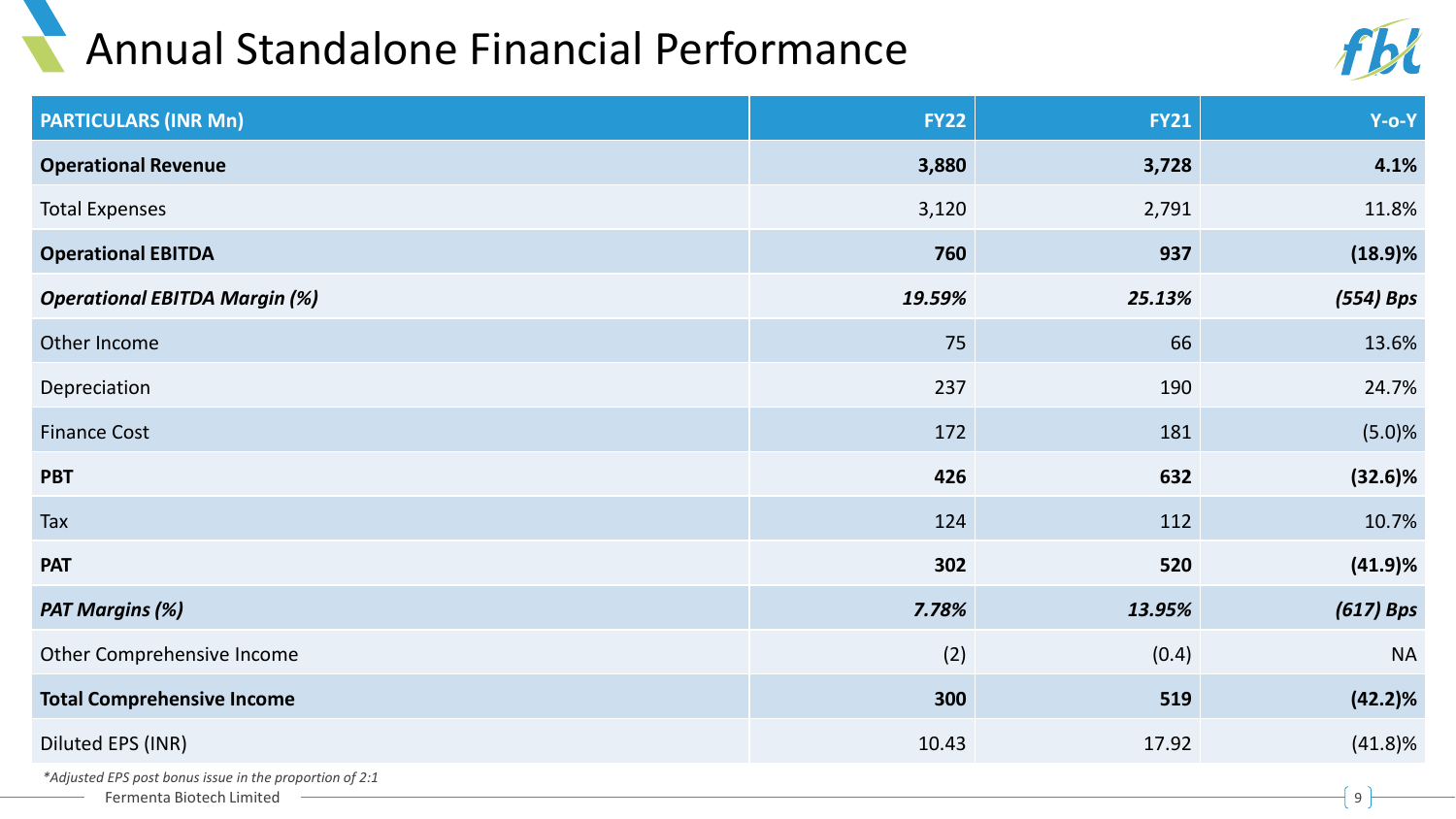### Consolidated Quarterly Financial Performance



| <b>PARTICULARS (INR Mn)</b>                      | <b>Q4-FY22</b>           | <b>Q4-FY21</b> | $Y$ -0- $Y$    | <b>Q3-FY22</b> | $Q$ -o- $Q$ |
|--------------------------------------------------|--------------------------|----------------|----------------|----------------|-------------|
| <b>Operational Revenue</b>                       | 962                      | 995            | (3.3)%         | 929            | 3.6%        |
| <b>Total Expenses</b>                            | 785                      | 893            | $(12.1)\%$     | 907            | $(13.5)\%$  |
| <b>Operational EBITDA</b>                        | 177                      | 102            | 73.5%          | 22             | <b>NA</b>   |
| <b>Operational EBITDA Margin (%)</b>             | 18.40%                   | 10.25%         | <b>815 Bps</b> | 2.36%          | <b>NA</b>   |
| Other Income                                     | 29                       | 46             | $(37.0)\%$     | 12             | <b>NA</b>   |
| Depreciation                                     | 65                       | 64             | 1.6%           | 67             | $(3.0)\%$   |
| <b>Finance Cost</b>                              | 44                       | 50             | $(12.0)\%$     | 41             | 7.3%        |
| <b>PBT</b>                                       | 97                       | 34             | <b>NA</b>      | (74)           | <b>NA</b>   |
| Tax                                              | 20                       | (10)           | <b>NA</b>      | 9              | <b>NA</b>   |
| <b>PAT before Associates &amp; Joint Venture</b> | 77                       | 44             | 75.0%          | (83)           | <b>NA</b>   |
| Non-controlling interests                        | $\overline{\phantom{a}}$ | 30             | <b>NA</b>      | $\overline{3}$ | <b>NA</b>   |
| <b>PAT</b>                                       | 77                       | 74             | 4.1%           | (80)           | <b>NA</b>   |
| <b>PAT Margins (%)</b>                           | 8.00%                    | 7.44%          | 56 Bps         | $(8.61)\%$     | <b>NA</b>   |
| Other Comprehensive Income                       |                          |                | <b>NA</b>      | $\overline{a}$ | <b>NA</b>   |
| <b>Total Comprehensive Income</b>                | 77                       | 44             | 75.0%          | (80)           | <b>NA</b>   |
| Diluted EPS (INR)                                | 2.66                     | 2.56           | 3.9%           | (2.79)         | <b>NA</b>   |
| Fermenta Biotech Limited                         |                          |                |                |                | 10          |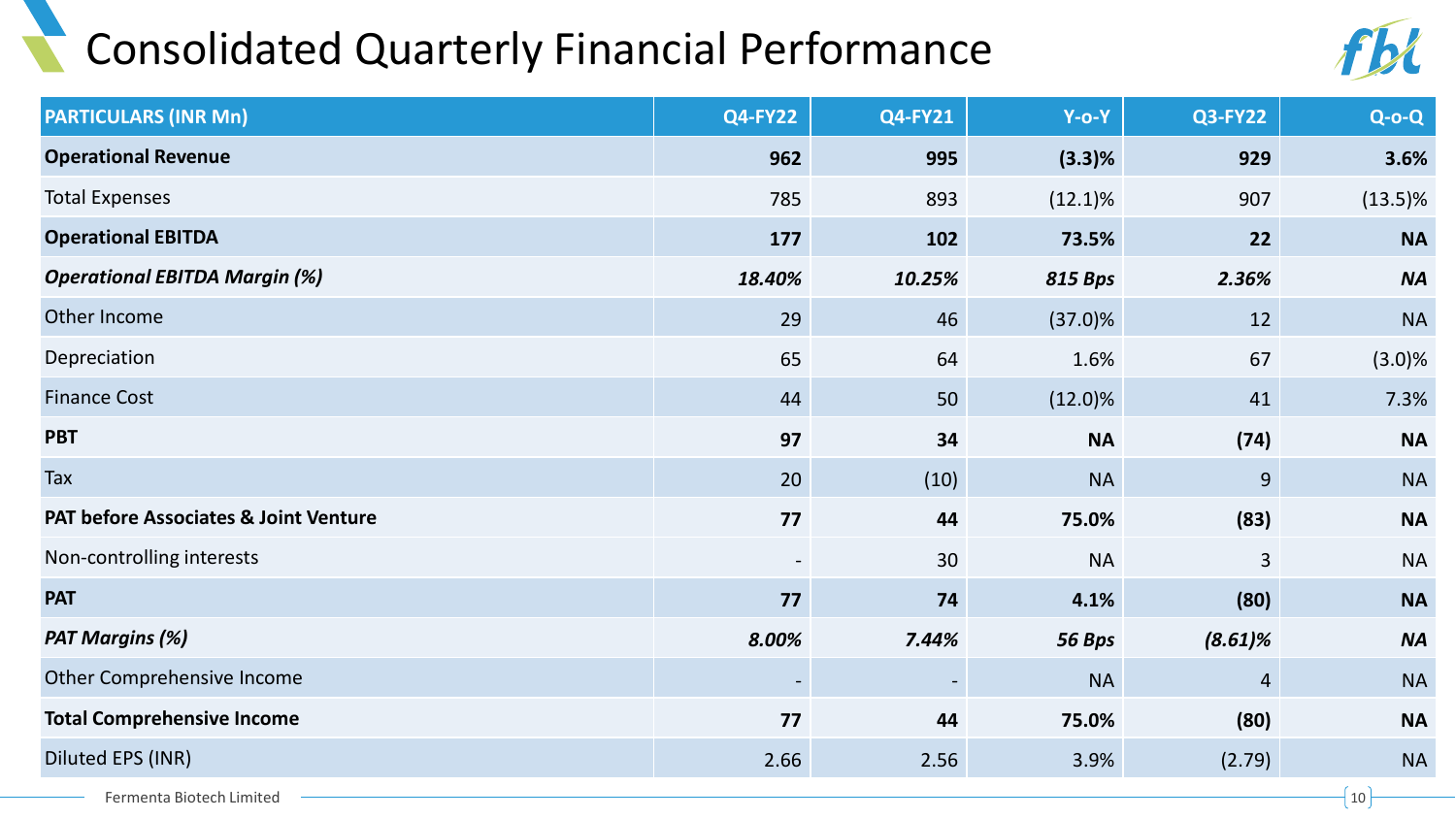### Annual Consolidated Financial Performance



| <b>PARTICULARS (INR Mn)</b>                                                         | <b>FY22</b> | <b>FY21</b> | $Y$ -O-Y   |
|-------------------------------------------------------------------------------------|-------------|-------------|------------|
| <b>Operational Revenue</b>                                                          | 3,985       | 3,773       | 5.6%       |
| <b>Total Expenses</b>                                                               | 3,371       | 2,956       | 14.0%      |
| <b>Operational EBITDA</b>                                                           | 614         | 817         | $(24.8)\%$ |
| <b>Operational EBITDA Margin (%)</b>                                                | 15.41%      | 21.65%      | (624) Bps  |
| Other Income                                                                        | 81          | 82          | (1.2)%     |
| Depreciation                                                                        | 255         | 203         | 25.6%      |
| <b>Finance Cost</b>                                                                 | 171         | 180         | (5.0)%     |
| <b>PBT</b>                                                                          | 269         | 516         | (47.9)%    |
| Tax                                                                                 | 119         | 91          | 30.8%      |
| <b>PAT before Associates &amp; Joint Venture</b>                                    | 151         | 425         | $(64.5)\%$ |
| Non-controlling interests                                                           | 3           | 30          | $(90.0)\%$ |
| <b>PAT</b>                                                                          | 154         | 455         | (66.2)%    |
| <b>PAT Margins (%)</b>                                                              | 3.74%       | 12.06%      | (832) Bps  |
| Other Comprehensive Income                                                          | 6           | (2)         | <b>NA</b>  |
| <b>Total Comprehensive Income</b>                                                   | 157         | 423         | $(62.9)$ % |
| Diluted EPS (INR)                                                                   | 5.33        | 15.69       | $(66.0)\%$ |
| *Adjusted EPS post bonus issue in the proportion of 2:1<br>Fermenta Biotech Limited |             |             | 11         |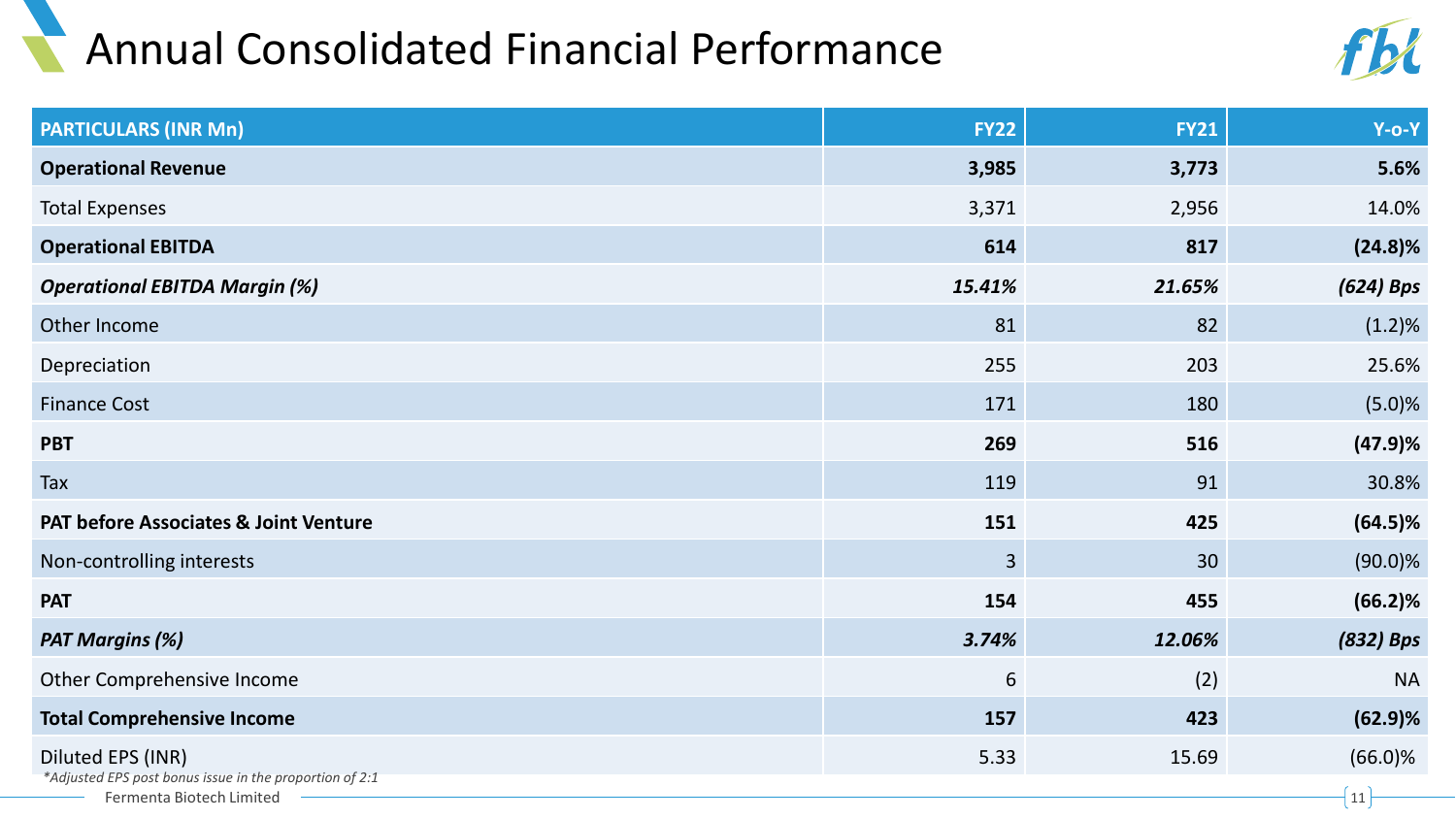#### Historical Standalone Income Statement



| <b>PARTICULARS (INR Mn)</b>          | <b>FY22</b> | <b>FY21</b> | <b>FY20</b> | <b>FY19</b> |
|--------------------------------------|-------------|-------------|-------------|-------------|
| <b>Operational Revenue</b>           | 3,880       | 3,728       | 3,005       | 4,047       |
| <b>Total Expenses</b>                | 3,120       | 2,791       | 2,311       | 2,634       |
| <b>Operational EBITDA</b>            | 760         | 937         | 694         | 1,413       |
| <b>Operational EBITDA Margin (%)</b> | 19.59%      | 25.13%      | 23.09%      | 34.91%      |
| Other Income                         | 75          | 66          | 123         | 123         |
| Depreciation                         | 237         | 190         | 149         | 119         |
| <b>Finance Cost</b>                  | 172         | 181         | 193         | 206         |
| <b>PBT</b>                           | 426         | 632         | 475         | 1,211       |
| Tax                                  | 124         | 112         | (162)       | 107         |
| <b>PAT</b>                           | 302         | 520         | 637         | 1,104       |
| <b>PAT Margins (%)</b>               | 7.78%       | 13.95%      | 21.20%      | 27.28%      |
| Other Comprehensive Income           | (2)         | (0.4)       | 18          | (15)        |
| <b>Total Comprehensive Income</b>    | 300         | 519         | 655         | 1,089       |
| Diluted EPS (INR)                    | 10.43       | 17.92       | 21.96       | 38.24*      |

*\*Adjusted EPS post bonus issue in the proportion of 2:1*

Fermenta Biotech Limited  $\qquad \qquad \qquad \boxed{12}$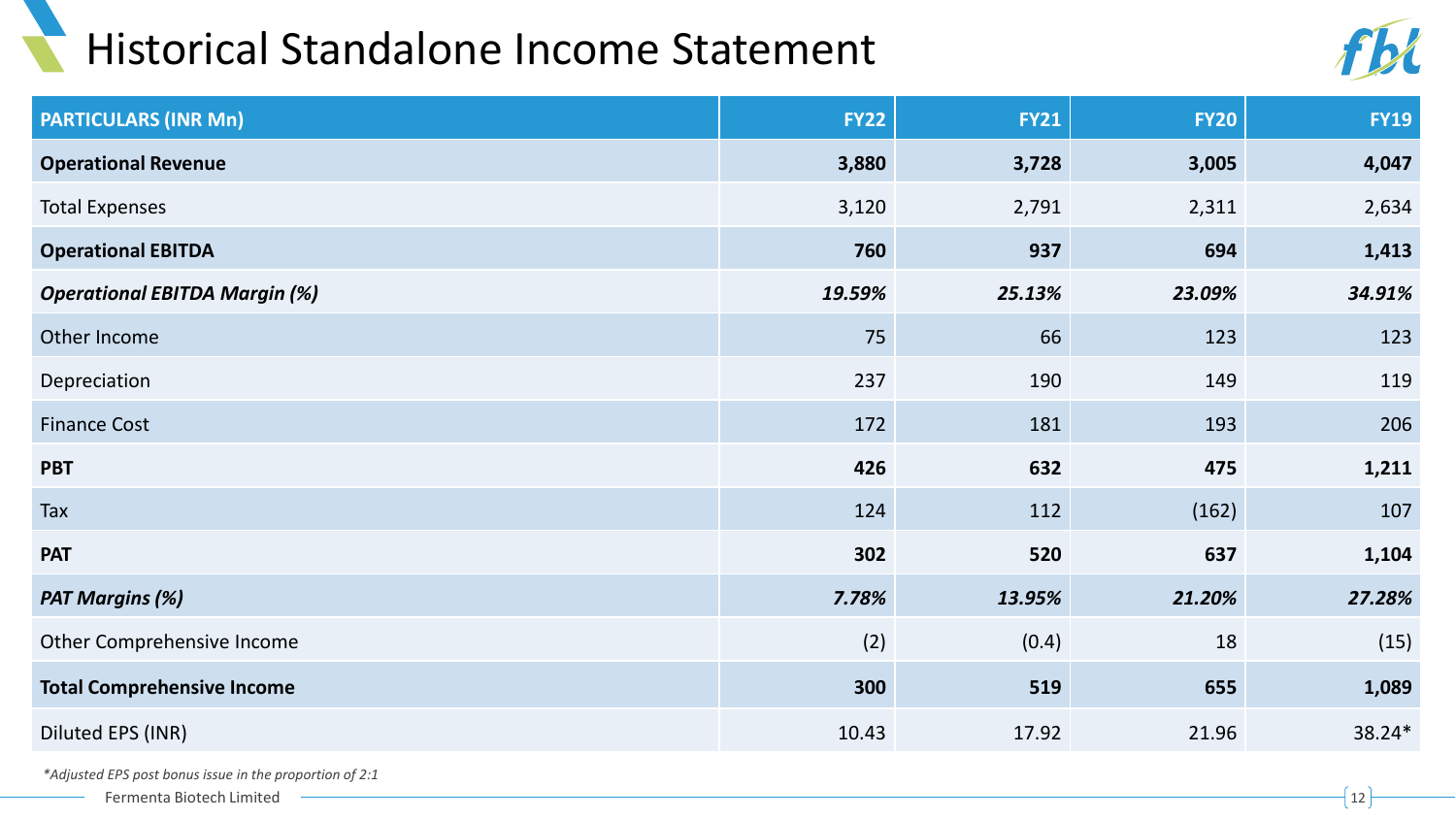#### Historical Standalone Balance Sheet

| <b>PARTICULARS (INR Mn)</b>         | <b>FY22</b>    | <b>FY21</b> | <b>FY20</b> |
|-------------------------------------|----------------|-------------|-------------|
| <b>Equity</b>                       | 3,959          | 3,704       | 3,126       |
| a) Equity share capital             | 144            | 144         | 144         |
| b) Other equity                     | 3,815          | 3,560       | 2,982       |
| <b>Liabilities</b>                  |                |             |             |
| <b>Non-current liabilities</b>      | 1,300          | 1,192       | 1,115       |
| a) Financial liabilities            |                |             |             |
| i) Borrowings                       | 1,147          | 1,104       | 1,018       |
| ii) Lease liabilities               | 37             | 35          | 45          |
| iii) Other financial liabilities    | $\overline{7}$ | 5           | 6           |
| b) Provisions                       | 57             | 45          | 41          |
| d) Other non-current liabilities    | 52             | 3           | 5           |
| <b>Current Liabilities</b>          | 1,867          | 1,929       | 1,855       |
| a) Financial liabilities            |                |             |             |
| i) Borrowings                       | 1,214          | 1,188       | 1,043       |
| ii) Lease liabilities               | 11             | 12          | 11          |
| ii) Trade payables                  | 456            | 457         | 472         |
| iii) Other financial liabilities    | 128            | 184         | 297         |
| b) Provisions                       | 8              | 8           | 6           |
| c) Other current liabilities        | 47             | 76          | 23          |
| d) Current tax liabilities (Net)    | 3              | 3           | 3           |
| <b>TOTAL EQUITY AND LIABILITIES</b> | 7,126          | 6,825       | 6,096       |

| eet                                       |             |                |                |
|-------------------------------------------|-------------|----------------|----------------|
| <b>PARTICULARS (INR Mn)</b>               | <b>FY22</b> | <b>FY21</b>    | <b>FY20</b>    |
| <b>Assets</b>                             |             |                |                |
| <b>Non-current Assets</b>                 | 3,974       | 3,745          | 3,272          |
| a) Property, plant and equipment          | 1,935       | 1,538          | 1,040          |
| b) Capital work-in-progress               | 299         | 527            | 671            |
| c) Right of use assets                    | 157         | 147            | 162            |
| d) Investment property                    | 668         | 682            | 707            |
| e) Goodwill                               | 41          | 41             | 41             |
| f) Other intangible assets                | 66          | 88             | 18             |
| g) Intangible assets under development    | 47          | 42             | 37             |
| h) Investments                            |             |                |                |
| i) Investments in subsidiaries            | 127         | 127            | 8              |
| i) Financial assets                       |             |                |                |
| i) Investments                            | 3           | $\overline{2}$ | 3              |
| ii) Loans                                 | 64          |                | $\overline{2}$ |
| iii) Others financial assets              | 67          | 22             | 41             |
| j) Deferred tax assets (Net)              | 333         | 381            | 381            |
| k) Non-current tax assets (Net)           | 132         | 113            | 91             |
| I) Other non-current assets               | 35          | 35             | 70             |
| <b>Current Assets</b>                     | 3,152       | 3,080          | 2,824          |
| a) Inventories                            | 1,296       | 1,328          | 1,135          |
| b) Financial assets                       |             |                |                |
| i) Trade receivables                      | 1,178       | 961            | 774            |
| ii) Cash and cash equivalents             | 102         | 136            | 68             |
| iii) Bank balances other than (iii) above | 206         | 277            | 256            |
| iv) Loans                                 |             | 48             | 213            |
| v) Other financial assets                 | 50          | 80             | 129            |
| c) Other current assets                   | 320         | 250            | 249            |
| <b>TOTAL ASSETS</b>                       | 7,126       | 6,825          | 6,096          |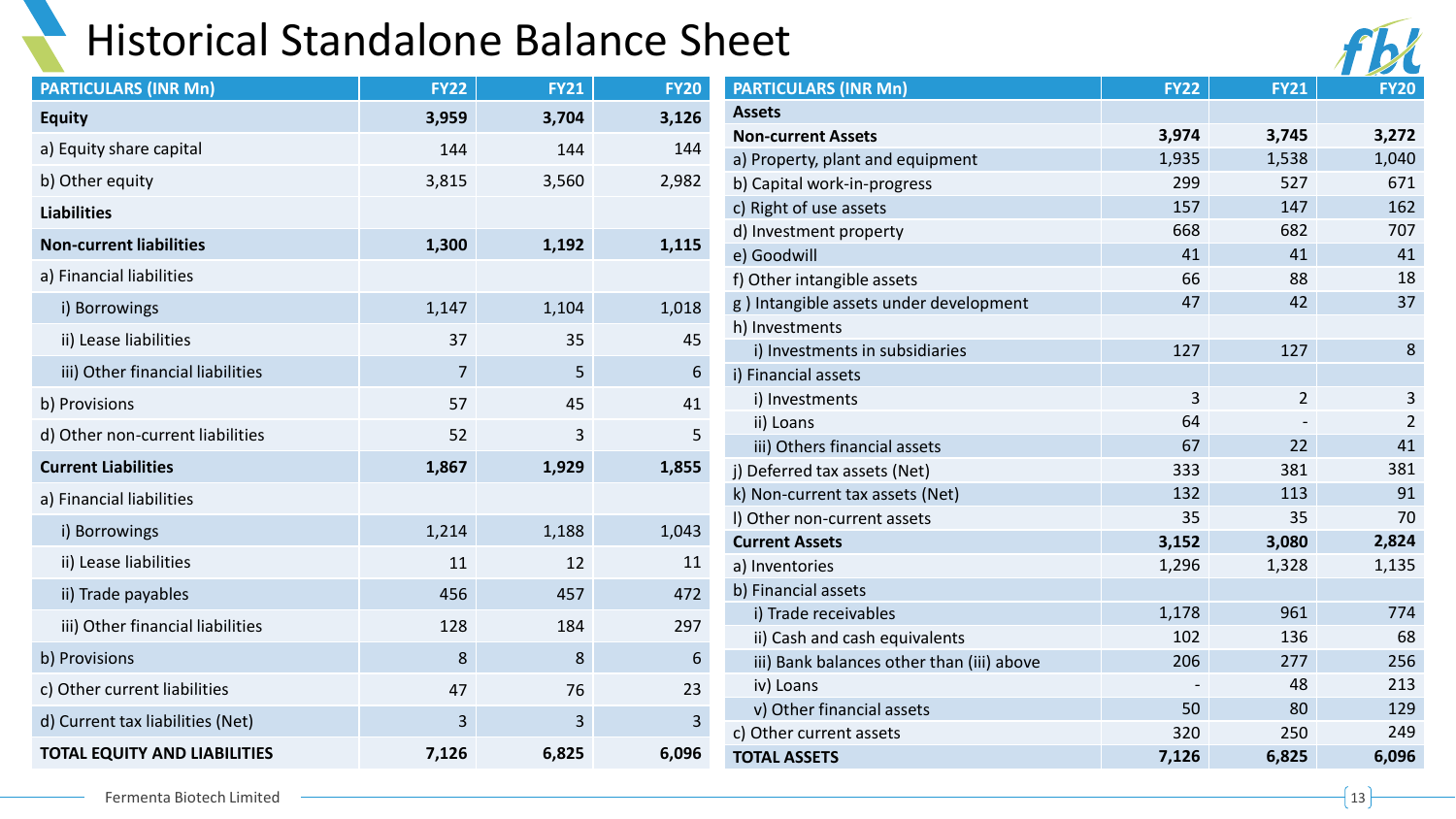### Historical Consolidated Income Statement



| <b>PARTICULARS (INR Mn)</b>                      | <b>FY22</b>    | <b>FY21</b> | <b>FY20</b> | <b>FY19</b>   |
|--------------------------------------------------|----------------|-------------|-------------|---------------|
| <b>Operational Revenue</b>                       | 3,985          | 3,773       | 2,929       | 4,047         |
| <b>Total Expenses</b>                            | 3,371          | 2,956       | 2,277       | 2,558         |
| <b>Operational EBITDA</b>                        | 614            | 817         | 652         | 1,489         |
| <b>Operational EBITDA Margin (%)</b>             | 15.41%         | 21.65%      | 22.26%      | 36.79%        |
| Other Income                                     | 81             | 82          | 123         | 124           |
| Depreciation                                     | 255            | 203         | 150         | 119           |
| <b>Finance Cost</b>                              | 171            | 180         | 191         | 207           |
| <b>PBT</b>                                       | 269            | 516         | 434         | 1,287         |
| Tax                                              | 119            | 91          | (161)       | 108           |
| <b>PAT before Associates &amp; Joint Venture</b> | 151            | 425         | 595         | 1,179         |
| Share of Loss of Associates & Joint Venture      |                |             |             | (4)           |
| Non-controlling interests                        | $\overline{3}$ | 30          |             |               |
| <b>PAT</b>                                       | 154            | 455         | 595         | 1,175         |
| <b>PAT Margins (%)</b>                           | 3.74%          | 12.06%      | 20.31%      | 29.03%        |
| Other Comprehensive Income                       | 6              | (2)         | 17          | (15)          |
| <b>Total Comprehensive Income</b>                | 157            | 423         | 612         | 1,160         |
| Diluted EPS (INR)<br>Fermenta Biotech Limited    | 5.33           | 15.69       | 20.53       | 40.70*<br> 14 |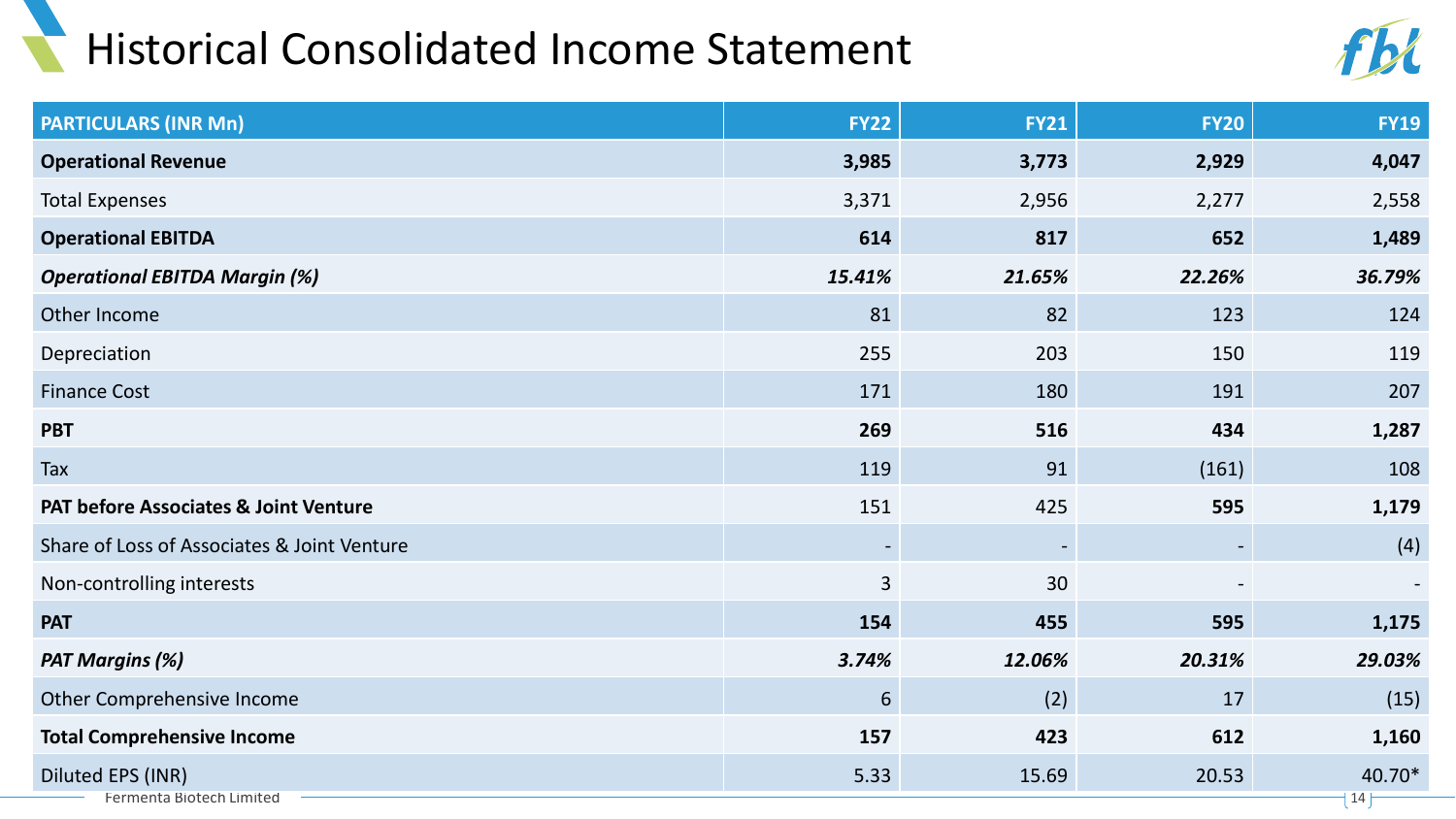### Historical Consolidated Balance Sheet

| <b>PARTICULARS (INR Mn)</b>         | <b>FY22</b>    | <b>FY21</b> | <b>FY20</b> |
|-------------------------------------|----------------|-------------|-------------|
| <b>Equity</b>                       | 3,714          | 3,603       | 3,094       |
| a) Equity share capital             | 144            | 144         | 144         |
| b) Other equity                     | 3,577          | 3,462       | 2,950       |
| c) Non-controlling interests        | (7)            | (3)         |             |
| <b>Liabilities</b>                  |                |             |             |
| <b>Non-current liabilities</b>      | 1,283          | 1,175       | 1,097       |
| a) Financial liabilities            |                |             |             |
| i) Borrowings                       | 1,147          | 1,105       | 1,018       |
| ii) Lease liabilities               | 20             | 17          | 27          |
| iii) Other financial liabilities    | $\overline{7}$ | 5           | 6           |
| b) Provisions                       | 56             | 45          | 41          |
| c) Other non-current liabilities    | 52             | 3           | 5           |
| <b>Current Liabilities</b>          | 2,071          | 2,093       | 1,946       |
| a) Financial liabilities            |                |             |             |
| i) Borrowings                       | 1,214          | 1,188       | 1,043       |
| ii) Lease liabilities               | 11             | 12          | 11          |
| ii) Trade payables                  | 646            | 621         | 564         |
| iii) Other financial liabilities    | 128            | 184         | 297         |
| b) Provisions                       | 10             | 7           | 5           |
| c) Other current liabilities        | 59             | 77          | 23          |
| d) Current tax liabilities (Net)    | 3              | 3           | 3           |
| <b>TOTAL EQUITY AND LIABILITIES</b> | 7,068          | 6,871       | 6,137       |

| <b>PARTICULARS (INR Mn)</b>               | <b>FY22</b> | <b>FY21</b> | <b>FY20</b>    |
|-------------------------------------------|-------------|-------------|----------------|
| <b>Assets</b>                             |             |             |                |
| <b>Non-current Assets</b>                 | 3,928       | 3,775       | 3,297          |
| a) Property, plant and equipment          | 1,935       | 1,539       | 1,040          |
| b) Capital work-in-progress               | 299         | 527         | 671            |
| c) Right of use assets                    | 139         | 129         | 143            |
| d) Investment property                    | 673         | 687         | 713            |
| e) Goodwill                               | 109         | 107         | 41             |
| f) Other intangible assets                | 129         | 168         | 65             |
| g) Intangible assets under development    | 47          | 42          | 37             |
| h) Financial assets                       |             |             |                |
| i) Investments                            | 3           | 3           | 3              |
| ii) Loans                                 |             |             | $\overline{2}$ |
| iii) Others financial assets              | 67          | 22          | 40             |
| i) Deferred tax assets (Net)              | 360         | 403         | 381            |
| j) Non-current tax assets (Net)           | 132         | 113         | 91             |
| k) Other non-current assets               | 35          | 35          | 70             |
| <b>Current Assets</b>                     | 3,140       | 3,096       | 2,840          |
| a) Inventories                            | 1,595       | 1,623       | 1,286          |
| b) Financial assets                       |             |             |                |
| i) Trade receivables                      | 871         | 680         | 698            |
| ii) Cash and cash equivalents             | 130         | 168         | 75             |
| iii) Bank balances other than (iii) above | 206         | 277         | 256            |
| iv) Loans                                 |             | 48          | 213            |
| v) Other financial assets                 | 3           | 35          | 63             |
| c) Other current assets                   | 335         | 265         | 249            |
| <b>TOTAL ASSETS</b>                       | 7,068       | 6,871       | 6,137          |
|                                           |             |             |                |

Fermenta Biotech Limited <del>2002</del> 2015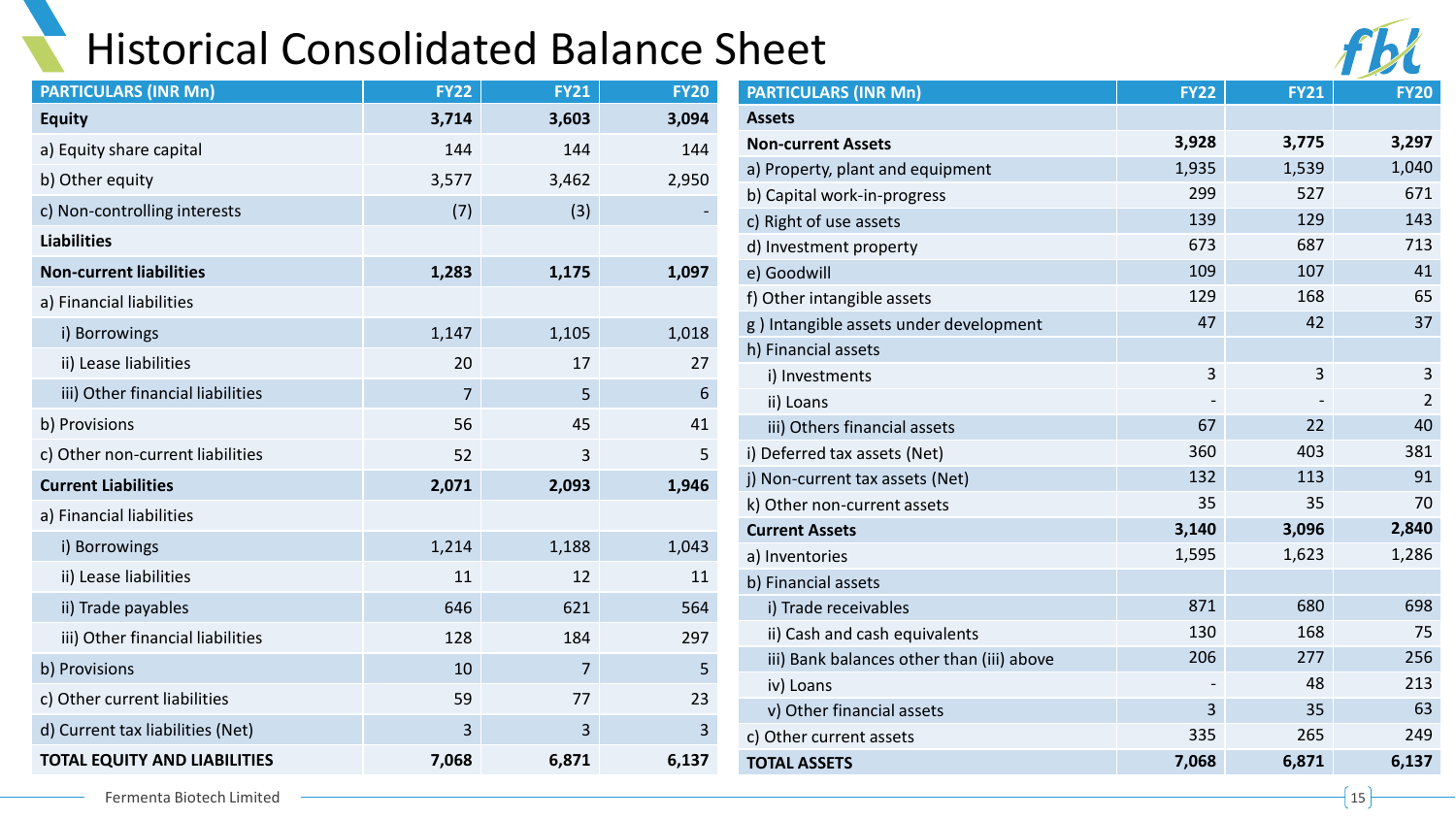### Historical Consolidated Financial Performance







**PAT (INR Mn) & Margins (%)**